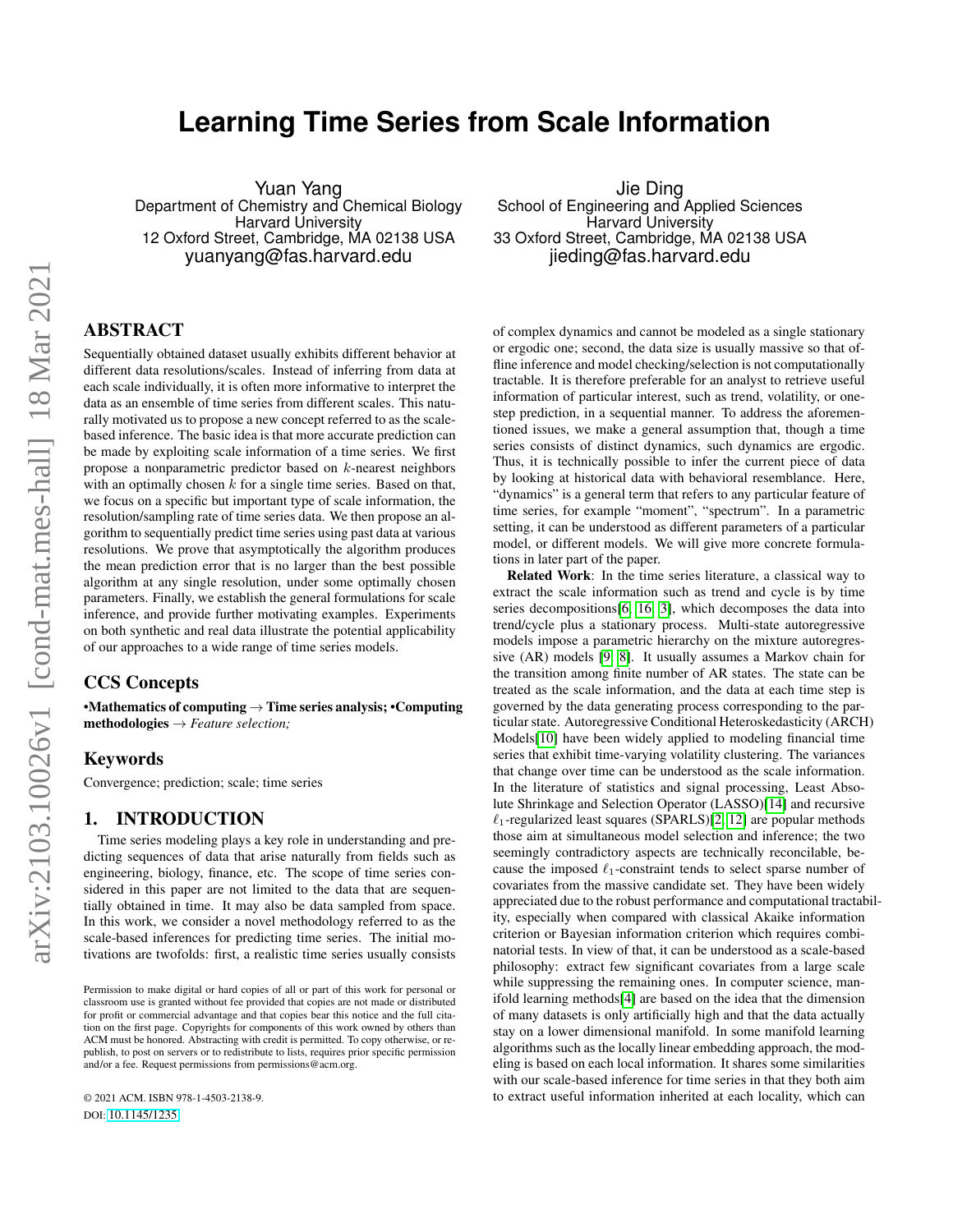#### <span id="page-1-1"></span>Algorithm 1 Pattern Matching Algorithm

**input** data  $\{x_t : t = 1, \dots, n\}$ ; postulated dimension d; distance measure  $D : \mathbb{R}^d \times \mathbb{R}^d \to R^+ \cup \{0\};$ 

output predictor  $\hat{x}_{n+1}$ 

1: Collect  $\{\bar{x}_{t_1}, \dots, \bar{x}_{t_k}\}$  which are k nearest neighbors of  $\bar{x}_n$ under distance measure D

2: Let  $\hat{x}_{n+1} = \sum_{i=1}^{k} x_{t_i+1}/k$ 

be regarded as a scale parameter.

**Notation:** For two deterministic sequences  $a_n$ ,  $b_n$ , we use  $a_n =$  $o(b_n)$  to represent  $\lim_{n\to\infty} a_n/b_n = 0$ . Let  $o_p(1)$  denote any random variable that converges in probability to zero. We write  $a_n =$  $\Theta(b_n)$  if  $c < a_n/b_n < 1/c$  for some constant  $c \neq 0$  for all sufficiently large  $N$ . For a time series  $x_n$  and a positive integer  $d$ , we let  $\bar{x}_{n:n-d+1}$  denote the column vector  $[x_n, x_{n-1}, \dots, x_{n-d+1}]^T$ ; when there is no ambiguity, we simply write it as  $\bar{x}_n$ . Let |s| denote the Euclidean norm of a vector s. Let  $\mathcal{N}(\mu, V)$  denote the normal distribution with mean  $\mu$  variance matrix  $V$ .

# 2. PREDICTION FOR ONE TIME SERIES

In general, the criteria to evaluate the performance of particularly retrieved information of interest may differ. If an analyst is interested in one-step ahead prediction, then it is natural to measure the goodness of modeling via the expected prediction error. Suppose that the underlying data generating procedure is

$$
x_n = f(x_{n-1}, x_{n-2}, \cdots, x_{n-d_0}) + \varepsilon_n \tag{1}
$$

where  $f : \mathbb{R}^d \to \mathbb{R}$  is a continuous function and  $\varepsilon_n$  are independent and identically distributed noises with mean 0 and variance  $\sigma^{21}$  $\sigma^{21}$  $\sigma^{21}$ . The one-step prediction error (loss) is defined as  $L_n = E(\hat{x}_n (x_n)^2$ . In a typical classical approach, either parametric or nonparametric, an analyst first estimates the function  $\hat{f}(\cdot)$  and then apply the plug-in rule:  $\hat{x}_n = \hat{f}(x_{n-1}, x_{n-2}, \dots, x_{n-d})$ . The oracle situation is where  $\hat{f} = f$  is luckily obtained and  $L_n = E(\varepsilon_n^2) = \sigma^2$ . Otherwise, it is straightforward to prove that  $L_n > \sigma^2$ . Though the lower bound  $\sigma^2$  is practically not achievable, a "good" predictor is generally considered to be the one such that  $L_n \to \sigma^2$  as  $n \to \infty$ (i.e., more and more data are observed). A major problem involved in a typical approach is that: if it is parametric (e.g., linear AR), there is a risk to mis-specify the model class (e.g., the true functional relationship is nonlinear); if it is nonparametric (e.g., spline approximation), it usually requires massive computation and it is not clear how to choose the kernels (e.g. number and spacing of knots). We propose a simple but effective pattern-matching algorithm. It can be categorized as a nonparametric approach, but much easier to implement than kernel-based ones since fast algorithms can be employed for searching k-nearest neighbors. Our approach is sketched in Algorithm [1.](#page-1-1) Next, we provide theoretical analysis for its performance. We make the following assumptions.

(A1) For a constant i large enough,  $x_1, x_{1+i}, \cdots$  are independent.

The assumption is applicable in practice because under mild conditions, many stationary process such as autoregression are strongmixing  $[1]$ . In other words, as long as i is allowed to diverge in any speed,  $x_1, x_{1+i}, \cdots$  will become asymptotically independent.

(A2)  $f : \mathbb{R}^d \to \mathbb{R}$  is Lipschitz continuous function.

A linear function is perhaps the simplest example of Lipschitz

continuous functions because of Cauchy's inequality. Thus, autoregressive model is a special case addressed here.

(A3) The sequence of random variables  $\{X_n\}$  converges to a stationary distribution whose probability density function (PDF) is monotone decreasing in the tail. In other words, for a positive integer d,  $\pi(\bar{x}_{n:n-d+1})$  is decreasing in  $|\bar{x}_{n:n-d+1}|$  for all  $\bar{x}_{n:n-d+1}$ whose lengths are greater than a certain constant.

A special case for (A3) to hold is the usual setting when  $f(\cdot)$  is a linear function and the noises are Gaussian.

<span id="page-1-2"></span>THEOREM 1. *Assume (A1)-(A3) and that* D *is the Euclidean distance,*  $k/n \rightarrow 0, k/\log(n) \rightarrow \infty$ *. If*  $d \geq d_0$ *, where*  $d_0$  *is the true dimension of the time series as defined in [\(1\)](#page-1-3), then for any bounded subspace*  $E \subset \mathbb{R}^L$ , *for any*  $\bar{x}_{n+1} \in E$ ,  $E(\hat{x}_{n+1} - \hat{y}_{n+1})$  $(x_{n+1})^2 \rightarrow \sigma^2$  a.s. with uniform convergence rate.

PROOF. Our proof is based on constructing the nearest neighbor density estimator. Under assumption (A1), there are  $n' = O(n)$ historic points independently distributed according to probability density function  $p(\bar{x})$ , the stationary distribution of d consecutive points. Without loss of generality we write  $n'$  as n, and suppose that  $\bar{y}_1, \dots, \bar{y}_n$  are such points. Let  $\pi_n(\bar{x}) = k/(n \cdot Vol_k(\bar{x}))$ be the nonparametric density estimator at point  $\bar{x}$ , where  $Vol_k \sim$  $|\bar{x}-\bar{x}^k|^d$  is the volume of the ball with radius the distance between  $\bar{x}$  and its kth nearest neighbor. It is well known that

<span id="page-1-4"></span>
$$
\sup_{n \to \infty} |\pi_n(\bar{x}) - \pi(\bar{x})| = 0 \ a.s.
$$
 (2)

<span id="page-1-3"></span>given  $k = o(n)$  and  $log(n) = o(k)$ [\[7\]](#page-8-11). Given any bounded subspace E, assumption (A2) implies that there exists a constant  $\tau > 0$ such that  $f(\bar{x}) \geq 2\tau$  for all  $\bar{x} \in E$ . In view of [\(2\)](#page-1-4), there exists  $n_0$ such that for all  $n > n_0$  and  $\bar{x} \in E$ ,  $Vol_k(\bar{x}) < k/(n(f(\bar{x})) \tau$ ))  $\leq k/(n\tau)$ . Thus,  $Vol_k(\bar{x})$  converges uniformly to zero as n tends to infinity.

If the data points and additive noises after each  $\bar{y}_i$ ,  $i = 1, \dots, n$ are respectively denoted by  $y_i$  and  $\epsilon_i$ , then the algorithms gives  $\hat{x}_{n+1} = \sum_{i=1}^{n} y_i/n$  which satisfies

$$
\hat{x}_{n+1} - x_{n+1} = \frac{1}{n} \sum_{i=1}^{n} y_i - x_{n+1}
$$
  
= 
$$
\frac{1}{n} \sum_{i=1}^{n} (f(\bar{y}_i) + \epsilon_i) - (f(\bar{x}) + \epsilon_{n+1})
$$
  
= 
$$
\frac{1}{n} \sum_{i=1}^{n} (f(\bar{y}_i) - f(\bar{x})) + \frac{1}{n} \sum_{i=1}^{n} \epsilon_i - \epsilon_{n+1}
$$

Let K denote the Lipschitz constant. It follows from  $\sum_{i=1}^{n} (f(\bar{y}_i) |f(\bar{x})/n| \leq K \left| \sum_{i=1}^n \bar{y}_i / n - \bar{x} \right|$  and the law of large numbers that  $E(\hat{x}_{n+1} - x_{n+1})^2 \rightarrow \sigma^2$  as *n* goes to infinity.

REMARK 1. *Theorem [1](#page-1-2) shows that for a wide range of* k *the prediction error produced by Algo. 1 converges fast to the theoretical lower bound. The choice of* k *that achieves the optimal rate of convergence depends on the specific data generating process which is usually unknown. But from a number of synthetic data experi-*√ *ments, we found that*  $k = \sqrt{n}$  *is generally a good choice. Algo. 1 will be used in the method introduced in the next section.*

# 3. SEQUENTIAL PREDICTION FROM MUL-TIPLE RESOLUTIONS

In this section, we study a specific scale information which is the data resolution. In different domains of research such as the environmental science and finance, it has been pointed out that

<span id="page-1-0"></span><sup>&</sup>lt;sup>1</sup>We do not need to assume that noises are Gaussian here and also in the proof of Theorem [1.](#page-1-2)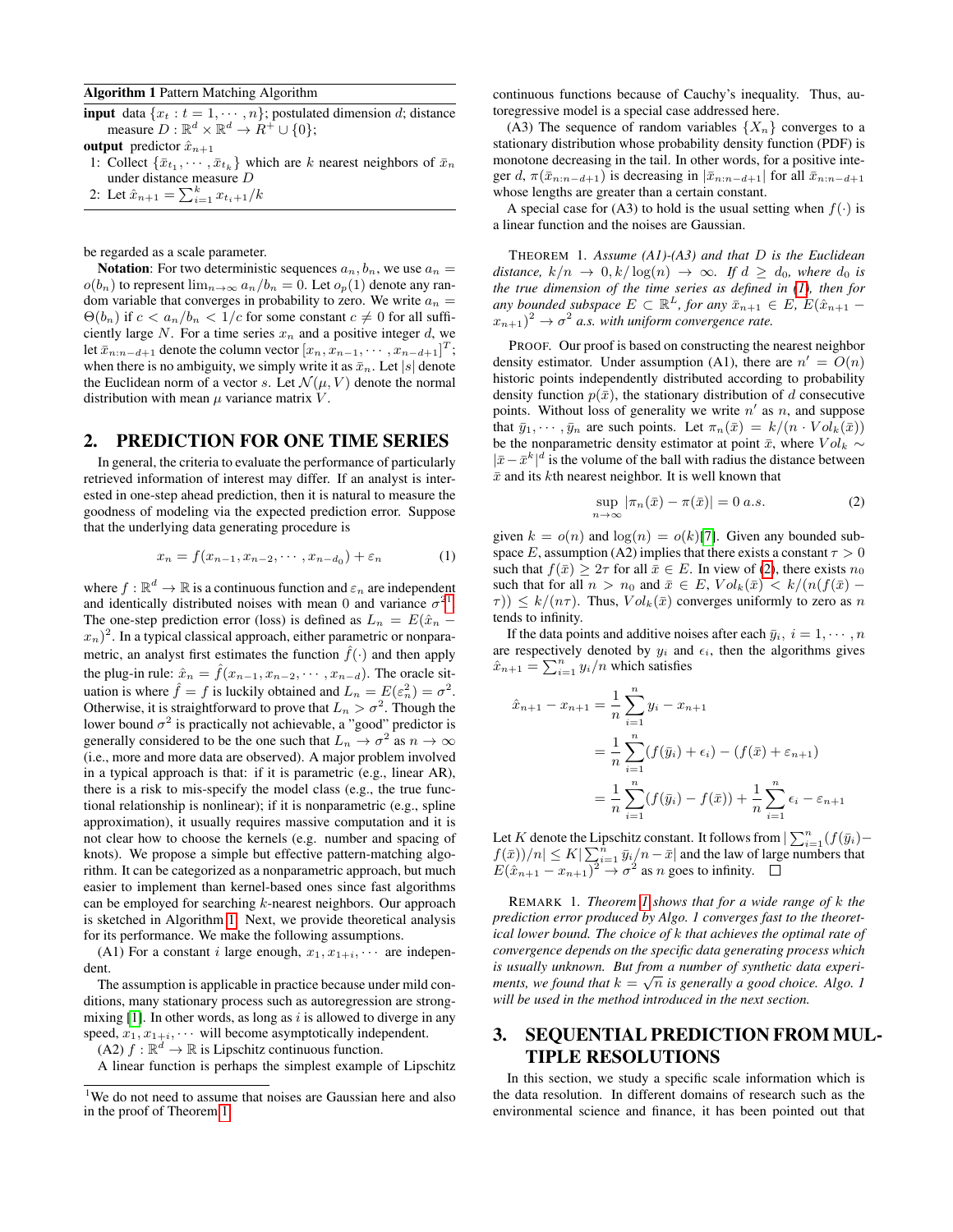<span id="page-2-0"></span>Algorithm 2 Multiple Resolution based Sequential Prediction and Learning in Time Series (Mr-split)

- **input** data  $\{y_{t,n}^{(r)} : t = 1, 2, ...\}$  sequentially observed  $(n = 1, 2, ...)$  $1, 2, \ldots$ ) at each resolution  $r = 1, \ldots, R$ ; initial score for each resolution  $w_{r,1} = 1$ ; capacity parameter C. output predictor  $\hat{x}_n$  at each  $n = 1, 2, \ldots$
- 1: for  $n = 1, 2, ...$  do
- 
- 2: For each resolution r, predict  $\hat{x}_{r,n}$ , from  $\{y_{t,n}^{(r)} : t =$  $1, 2, \ldots\}$  using Algo. [1](#page-1-1)
- 3: Predict  $\hat{x}_{0,n} = (\sum_{r=1}^{R} w_{r,n} \hat{x}_{r,n})/(\sum_{r=1}^{R} w_{r,n})$
- 4: Given the revealed true value  $x_n$ , update the score  $w_{r,n+1} =$  $w_{r,n} \exp[-\eta \ell(\hat{x}_n, x_n)]$ , where

$$
\ell(\hat{x}_n, x_n) = \max\{(x_n - \hat{x}_n)^2, C\}
$$
 (3)



model predictability may depend heavily on which resolution of data has been used for model fitting; in particular, high resolution (e.g., hourly data) is not necessarily better than low resolution (e.g., daily data) in terms of prediction [\[13,](#page-8-12) [15,](#page-8-13) [5\]](#page-8-14). It is a natural idea to predict using each resolution, and then combine the results properly in order to achieve a more reliable prediction. In some sense, similar idea appears in model averaging methods[\[11\]](#page-8-15).

We propose Algo. [2](#page-2-0) referred to as the multiple resolution based sequential prediction and learning in time series (Mr-split). It is worth mentioning that we do not make a strict definition on "data at resolution r", as for a practitioner there are various possible def-initions. In the pseudo-code of Algo. [2,](#page-2-0) we use  $y_t^{(r)}$  to denote the pre-processed data at resolution r in general. For example,  $y_{t,n}^{(r)}$ can be  $y_{t,n}^{(r)} = x_{rt}, t = 1, \ldots, n/r$ . We are going to provide more examples in the real data experiments. We note that  $y_{t,n}^{(r)}$  is not necessarily a function of  $x_n$ , but can be exogenous variables as well.

The basic idea of Algo. [2](#page-2-0) is to linearly combine the predictor estimated from each resolution weighted by their accumulated scores, and then update the score according to some carefully chosen loss function  $\ell$ . The loss function takes the predictor and the revealed true value as arguments, and is used to penalize those resolution that does not perform well.

Algo. [2](#page-2-0) is motivated by the exponential weight algorithm from online learning literature. However, it differs with the classic one in terms of the ultimate goal. In the exponential weight algorithm, a loss function, which is convex and bounded, is pre-defined as the performance measure. In the time series prediction, an analyst is more interested in the mean prediction error, which is usually unbounded. A straightforward way, as was used in [\(3\)](#page-2-1) of Algo. 2, is to impose a constant upper bound  $C$  which we refer to as the capacity parameter. The choice of  $C$  here is essential. As we shall see from the proof, the optimal choice of  $\eta$  is always proportional to  $1/C$ . On one side, if C is too large, then the score varies little at each time  $n$ , which means that the learning procedure is slow. On the other side, if  $C$  is too small, then most of the time the loss for each resolution  $r$  is constant  $C$ , which means that the learning procedure may not be effective in distinguishing which resolution performs better than others. Under mild assumptions, we prove in the following theorem that the optimal C and  $\eta$  should be  $\Theta(N^{1/3})$ and  $\eta = 1/(C\sqrt{N}) = \Theta(N^{-5/6})$ , respectively.

Before we proceed, we make the following assumption.

(A5) Assume that  $\{\hat{x}_{r,n} - x_n\}$  converges to a strictly stationary stochastic process with second moment, for each  $r = 0, \ldots, R$ , as N tends to infinity. Assume that the fourth moment of  $\{\hat{x}_{0,n} - x_n\}$ 

#### <span id="page-2-2"></span>Algorithm 3 A Generic Algorithm for Scale-based Inference

- **input** data  $\{x_t : t = 1, \dots, n\}$ ; postulated scale parameters  $\theta_n \in \Theta$  and model parameter  $\phi_n \in \Phi$ , where  $\Theta$  and  $\Phi$  are respectively the scale space and parameter space
- **output** the quantity of interest  $f : (\bar{x}_{n:n-d+1}, \theta_n, \phi_n) \mapsto \mathbb{R}$
- 1: Infer parameter  $\hat{\phi}_n$  and  $\hat{p} = f(\bar{x}_{n:n-d+1}; \hat{\theta}_n, \hat{\phi}_n)$  at time n from the past data
- 2: Compute  $\hat{\theta}_{n+1}$

exists for  $n = 1, \ldots, N$ .

<span id="page-2-1"></span>We note that  $\hat{x}_{0,n}$  denotes the predictor of Mr-split at time n, as shown in Algo. 2. By ergodicity, for each  $r = 0, \ldots, R$ , the mean prediction error  $\sum_{n=1}^{N} E\{(\hat{x}_{r,n} - x_n)^2\}/N$  has a limit, denoted by  $\sigma_r^2$ , as N tends to infinity. Suppose that  $r_0 \in \{1, \ldots, R\}$  is the resolution that achieves the minimal prediction error among all the R resolutions, i.e.  $\sigma_{r_0}^2 \ge \sigma_{r_2}^2 r = 1, \ldots, R$ .

The question is whether  $\sigma_0^2$  produced by Algo. 2 can achieve the lowest error  $\sigma_{r_0}^2$ .

THEOREM 2. *Under Assumption (A5), suppose that we choose the capacity*  $C_{opt} = c_1 N^{1/3}$  *and*  $\eta = c_2 N^{-5/6}$  *for some constants* c1, c<sup>2</sup> *that do not depend on* N*, then Algo. 2 achieves the lowest* possible prediction error as  $N$  tends to infinity, i.e.,  $\sigma_0^2 \leq \sigma_{r_0}^2$ .

REMARK 2. *The result shows that the predictor*  $\hat{x}_{0,n}$  *is at least as good as the best*  $\hat{x}_{r,n}$  *among*  $r = 1, \ldots, R$  *asymptotically. When*  $r_0 \in \{1, \ldots, R\}$  is the true data generating model, then the equal*ity*  $\sigma_0^2 = \sigma_{r_0}^2$  *holds. This is because the true model asymptotically* achieves the theoretical optimal prediction error, so  $\sigma_0^2 \geq \sigma_{r_0}^2$ .

#### 4. GENERAL FRAMEWORK

We have emphasized on a special type of scale information, the data resolution, in the last section. We propose a generic method for scale-based inference in Algo. [3.](#page-2-2) Below are some additional motivating examples, where  $\theta_t$  denotes the scale and  $\phi_t$  denotes the parameter of the data generating process.

EXAMPLE 1. *Consider*  $X_t = A_1 \sin(w_1 t) + A_2 \sin(w_2 t) + \varepsilon_t$ , *where*  $A_1 >> A_2 > 0, w_1 << w_2, \varepsilon_t$  *are independent*  $\mathcal{N}(0, \sigma^2)$ *noises.* It is equivalent to  $X_t \in \mathcal{N}(\theta_t + \phi_t, \sigma^2)$ , where  $\theta_t =$  $A_1 \sin(w_1 t)$  *can be treated as the scale as it varies much slower than*  $\phi_t = A_2 \sin(w_2 t)$ *.* 

Usually, if the parametric model is (luckily) correctly specified, then the unknown parameters  $(w_1, A_1, w_2, A_2)$  can be estimated via MLE; otherwise methods such as curve fitting or time series decomposition may be used. We are going to apply Algo. 1 to this data in the experiments.

EXAMPLE 2. *Consider*  $X_t = f(X_{t-d_0+1}, \cdots, X_{t-1}) + \varepsilon_t$ *where*  $f(\cdot)$  *is any linear or nonlinear continuous function. There is no scale in this case. This example is coined for comparison with the next one.*

EXAMPLE 3. *Consider*  $X_t = f_t(X_{t-d_0+1}, \dots, X_{t-1}) + \varepsilon_t$ *where*  $f_t \in \{f_1, \dots, f_s\}$ , *a finite set of continuous functions. This is a mixture model, where the scale parameter*  $\theta_t$  *has a finite support*  $\theta_t \in \{1, \dots, s\}$  *and parameters*  $\phi_t$  *depends on*  $\theta_t$ *.* 

## 5. SYNTHETIC DATA EXPERIMENTS

In this section, we present experimental results to demonstrate the theoretical results and the advantages of our methods on various synthetic datasets. The codes and related data will be made public online in the future.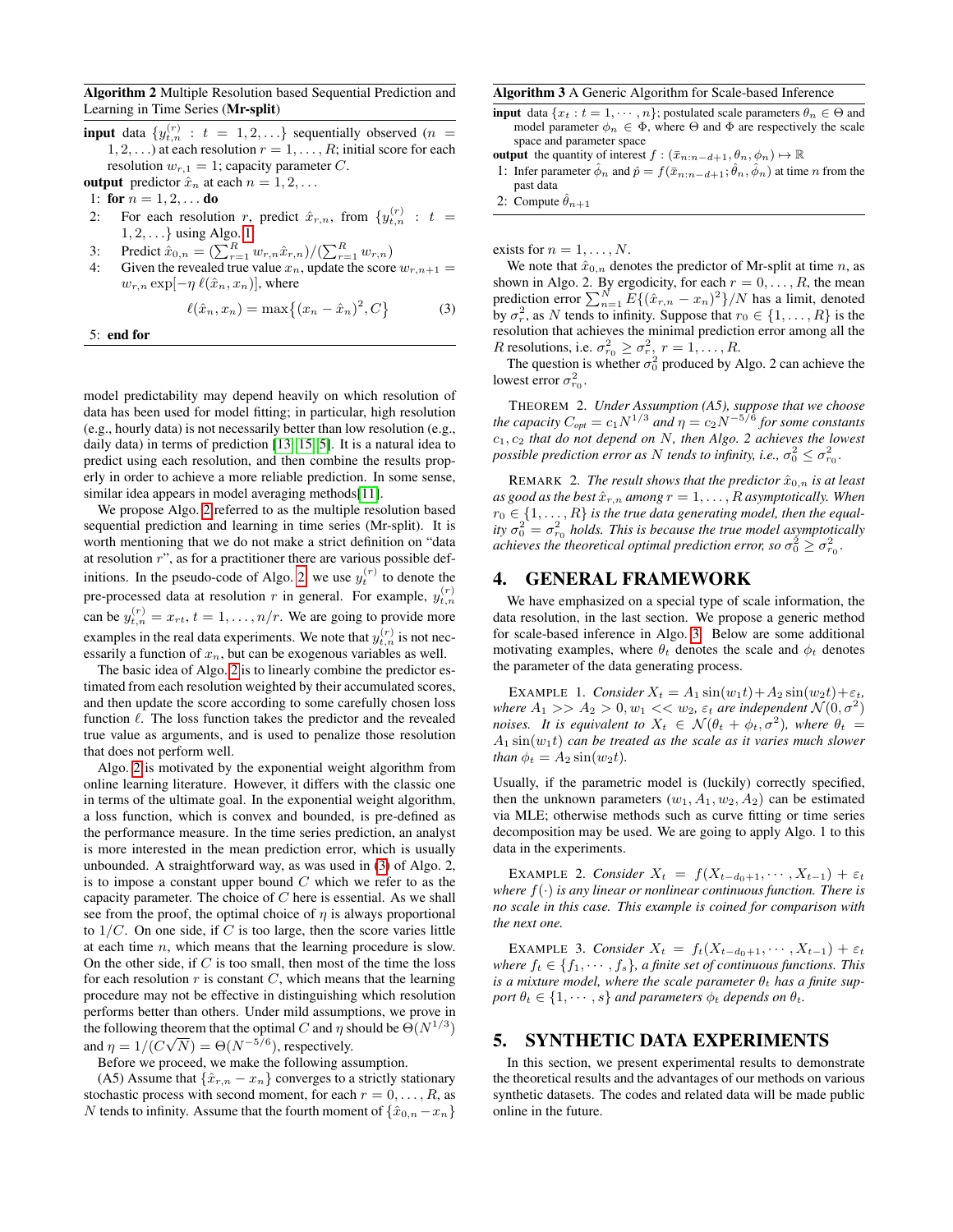### 5.1 Mixed Oscillators



<span id="page-3-0"></span>Figure 1: 1000 Synthetic data generated from a two oscillators mixture model  $X_t = A_1 \sin(w_1 t) + A_2 \sin(w_2 t) + \epsilon_t$ , where  $A_1 = 20, A_2 = 2, w_1 = 0.04\pi, w_2 = 0.4\pi$  and  $\epsilon_t$  independently identically follows a distribution  $\mathcal{N}(0, 1)$ .

We first consider a case in **Example 1.**  $X_t = A_1 \sin(w_1 t) +$  $A_2\sin(w_2t) + \epsilon_t$ , where  $A_1 = 20, A_2 = 2, w_1 = 0.04\pi, w_2 =$  $0.4\pi$  and  $\epsilon_t$  independently identically follows a distribution  $\mathcal{N}(0, 1)$ . This is a typical example of fast changing data sitting on a slower changing periodic modulation. *Figure* [1](#page-3-0) shows 1000 data points generated from this mixture oscillator model. We use the first 800 data points as the training set and last 200 data points as the test set. If we luckily specify the correct parametric model and the unknown parameters  $A_1, w_1, A_2, w_2$  can be estimated via methods such as MLE, then the prediction error is only from the noise part  $\epsilon_t$ , with a mean square error (MSE) converging to 1.



<span id="page-3-1"></span>Figure 2: MSE of estimation from Algorithm 1. First 800 data points in *Figure* [1](#page-3-0) are used as the source of matching, and the last 200 data points are used for testing. Horizontal axis is the number of past points we use for pattern matching.

Generally, we don't know the exact form of the model generating the data, specifying the model form incorrectly would lead to an inconsistent estimation. Now we use Algorithm 1, the nonparametric model to make prediction. The first 800 data points are used as the training set, and the last 200 data points are used as the test set. *Figure* [2](#page-3-1) shows the error of using different number of past points for pattern matching. The mean squared error(MSE) decreases as the number of past points increase and it converges to 1.10. We analyze why the MSE converges to 1.10 in the example: among the first 800 training data points, there are about 16 repeating patterns. So the number of repeating pattern is limited. When we find the k-nearest neighbors, we have to limit  $k < 16$  and we choose  $k = 10$  in the example. Thus the mean of 10 past predictors has variance 0.1, which is the variance of the mean for 10 independently identically distributed  $\mathcal{N}(0, 1)$  noise. The variance of our estimation comes from two parts, one from the variance of estimator, and another from the noise in test data, which is 1 in the case. Adding the variance from test data noise, the total estimation variance is 1.10. When data size increases, we will have larger  $k$  when finding the k-nearest neighbors, and the variance of the estimator in Algorithm 1 will decrease accordingly and finally converge to 0. Thus the MSE will only come from test data variance, and so MSE will converge to 1 as the data set size increases, as we proved in Theorem 1. This has been tested, and we omit the result here due to the page limit.

# 5.2 Nonlinear AR(n)

A nonlinear AR model hasn't got a good way to make prediction unless we know the exact form of the nonlinear dependence. We show here our non-parametric approach gives consistent estimation for nonlinear AR cases. We consider a case in Example 2: a nonlinear AR(3) sequence  $X_t = 0.5X_{t-1} - 0.1X_{t-2} + 0.03X_{t-3}^3 + \epsilon_t$ , each  $\epsilon_t$  independently identically follows a distribution  $\mathcal{N}(0, 1)$ . *Figure* [3](#page-3-2) shows one instance of 1000 data points generated from the nonlinear AR(3) model, and we use the first 800 data points as the training set and last 200 data points as the test set. It is very difficult to tell from the data plot by eye what the form of the nonlinear dependence will be, and so we use a linear AR(n) model as a baseline without loss of generality.



<span id="page-3-2"></span>Figure 3: 1000 Synthetic data generated from an AR(2) model  $X_t = 0.5X_{t-1} - 0.1X_{t-2} + 0.03X_{t-3}^3 + \epsilon_t$ , each  $\epsilon_t$  independently identically follows a distribution  $\mathcal{N}(0, 1)$ .

For each experiment, we use the first 800 data as training data the last 200 data points as test data, and we repeat the experiment by 100 times. *Figure* [4](#page-4-0) shows the average MSE for 100 experiments.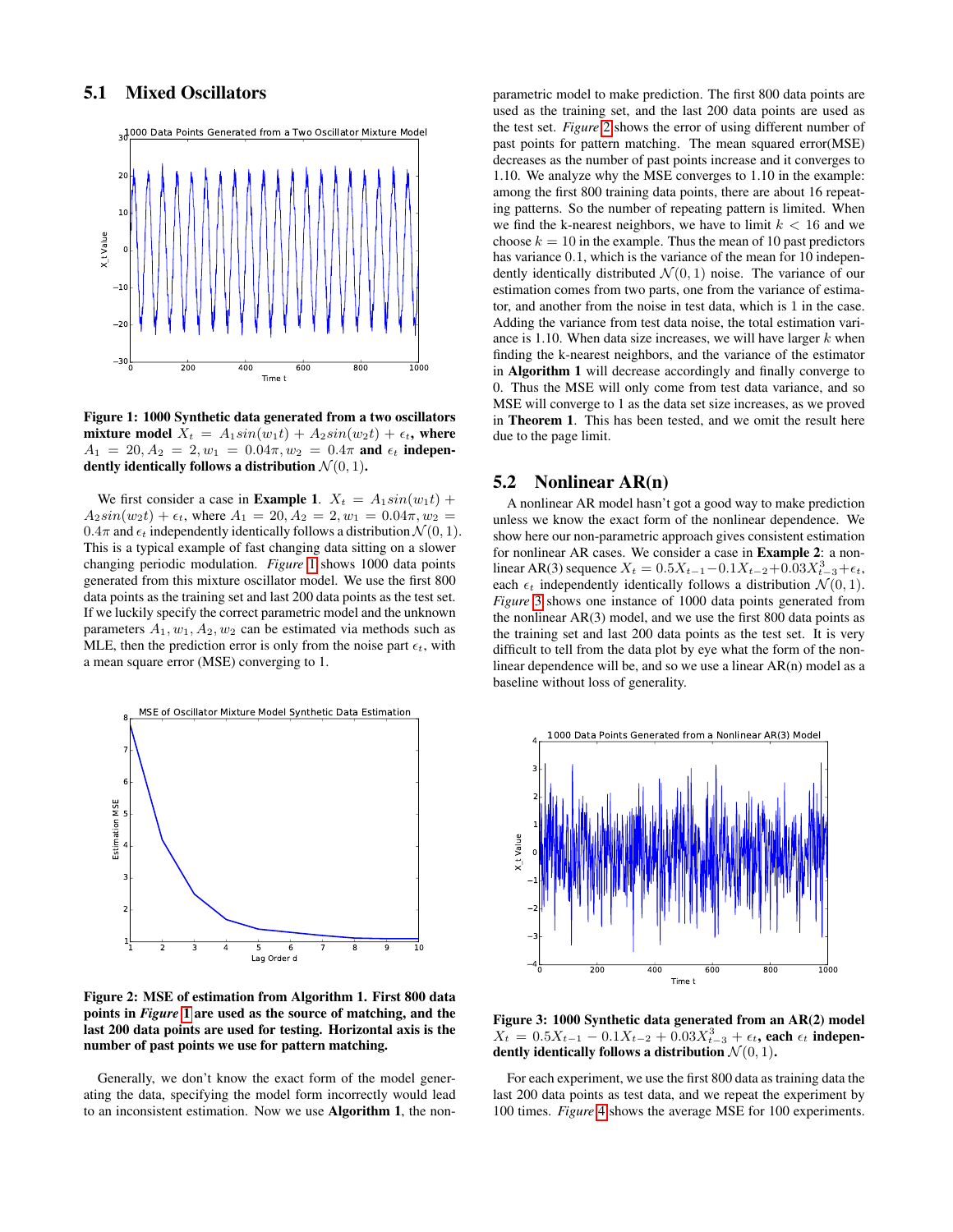

<span id="page-4-0"></span>Figure 4: MSE of estimation from Algorithm 1 and linear AR(n) model. First 800 data points in *Figure* [3](#page-3-2) are used as the training matching set, and the last 200 data points are used for testing. Horizontal axis is the number of past points we use for pattern matching. We repeat the experiment for 100 times, and MSE at each point is the average value from 100 experiments.

For linear AR(n) model, the best MSE achieved is1.05 when n=4. For Algorithm 1, the one-scale non-parametric model, the error is minimized when we use the previous 3 data points as predictors. This is intuitively correct because we use a nonlinear AR(3) model to generate the data. The best mean squared error(MSE) is 1.00, and this error converges to the noise variance as we have proved in **Theorem 1.** Linear  $AR(n)$  models are a bit trivial compared to the nonlinear case. So we omit the results of linear AR(n) models.

### 5.3 Multi-Resolution AR(n)

We consider a case in **Example 3**: a mixture of three  $AR(2)$ sequences, one following  $X_t = 0.65X_{t-1} - 0.25X_{t-2} + \epsilon_t$ , one following  $X_t = -0.7X_{t-1} - 0.6X_{t-2} + \epsilon_t$ , and another following  $X_t = 0.6X_{t-1} - 0.6X_{t-2} + \epsilon_t$ , each  $\epsilon_t$  independently identically follows a distribution  $\mathcal{N}(0, 1)$ . The three sequences are mixed such that if we sample every three data points from the mixed series, these sampled points follows one of the three one of the AR(2) time series. *Figure* [5](#page-4-1) shows one instance of 3000 data points generated from mixing three separate AR(2) sequences, each sequence with 1000 data points. It is very difficult to tell from the data plot what the resolution of the data will be, and we will show our Algorithm 2 framework will find out the correct resolution and converges to the correct model.

For each experiment, we use the first 2400 data points as the training set and last 600 data points as the test set, and we repeat the experiment by 100 times. Our algorithm assumes we don't know how many autoregressive time series are mixed or what the form the autoregressive model is or what lag order is. We scan the resolution from 1 to 5, the lag order also from 1 to 5, and there are 25 models in total. *Figure* [6](#page-5-0) shows the logarithm of final weights for each model at the end of prediction using Mr-split in one instance. The logarithm is taken because the relative weights for different models differ a lot in magnitude. It shows that for model with resolution 3, and using past 2 data points as predictors, has the largest weight. *Figure* [7](#page-5-1) shows the change of weights as we make predictions for one instance. For the purpose of displaying weights change clearly, we keep the lag order fixed as the true value 2, and only change the



<span id="page-4-1"></span>Figure 5: 3000 Synthetic data by mixing three separate time series generated from three AR(2) models  $X_t = 0.65X_{t-1}$  –  $0.25X_{t-2}+\epsilon_t$ ,  $X_t = -0.7X_{t-1}-0.6X_{t-2}+\epsilon_t$ ,  $X_t = 0.6X_{t-1} 0.6X_{t-2} + \epsilon_t$ , each  $\epsilon_t$  independently identically follows a distribution  $\mathcal{N}(0, 1)$ . If we sample every three data points in the combined time series, these sampled points is one of the AR(2) time series.

resolution from every one data point to every five data points. The correct model weight converges to 1 almost after 400 prediction steps, and weights of other models converge to 0. *Figure* [8](#page-6-0) compares the convergence rates of the best model for different capacity C values. It shows the convergence rate is optimal when choosing  $C = O\left(N^{\frac{1}{3}}\right)$ . The average MSE from 100 experiments is 1.00. As we have proved in Theorem 2, the master model converges to the true model estimation error when data size increases, which is 1 in the case, and the optimal  $C = O\left(N^{\frac{1}{3}}\right)$ .

#### 6. REAL DATA EXPERIMENT

In this section, we apply our algorithms to S&P index real data, and the advantage of our method is revealed. The stock index change could not be effectively modeled by a parametric model. We will test the effect of using multi-scale non-parametric approach to detect patterns from past data and predict future data. We adopt the quandl finance&economics data base for the evaluation, which is available from [https://www.quandl.com/data/YAHOO/INDEX\\_](https://www.quandl.com/data/YAHOO/INDEX_SPY-SPDR-S-P-500-SPY) [SPY-SPDR-S-P-500-SPY.](https://www.quandl.com/data/YAHOO/INDEX_SPY-SPDR-S-P-500-SPY)

#### 6.1 Daily Index Change Prediction

Investors are more interested in the price change prediction rather than the absolute index value itself, in this subsection we apply our method to predict the relative daily price changes compared to the previous day. *Figure* [9](#page-6-1) shows the relative daily change of S&P 500 index from January, 2006 to December 2015.

It is significant from the data plots that for different time period, the index change behaves very differently. In some regions, the value tends to be big and volatile, and in some other regions, the value tends to be small and stable. Threshold autoregressive (TAR) model is widely used to describe this phenomenon in economics. We use a one threshold autoregressive model as the baseline. Data in Year 2006 to 2013 is the training set, and data in Year 2014 and 2015 is the test set. Its prediction RMSE as a function of number of predictors is shown by the blue line in *Figure* [10.](#page-6-2) The horizon-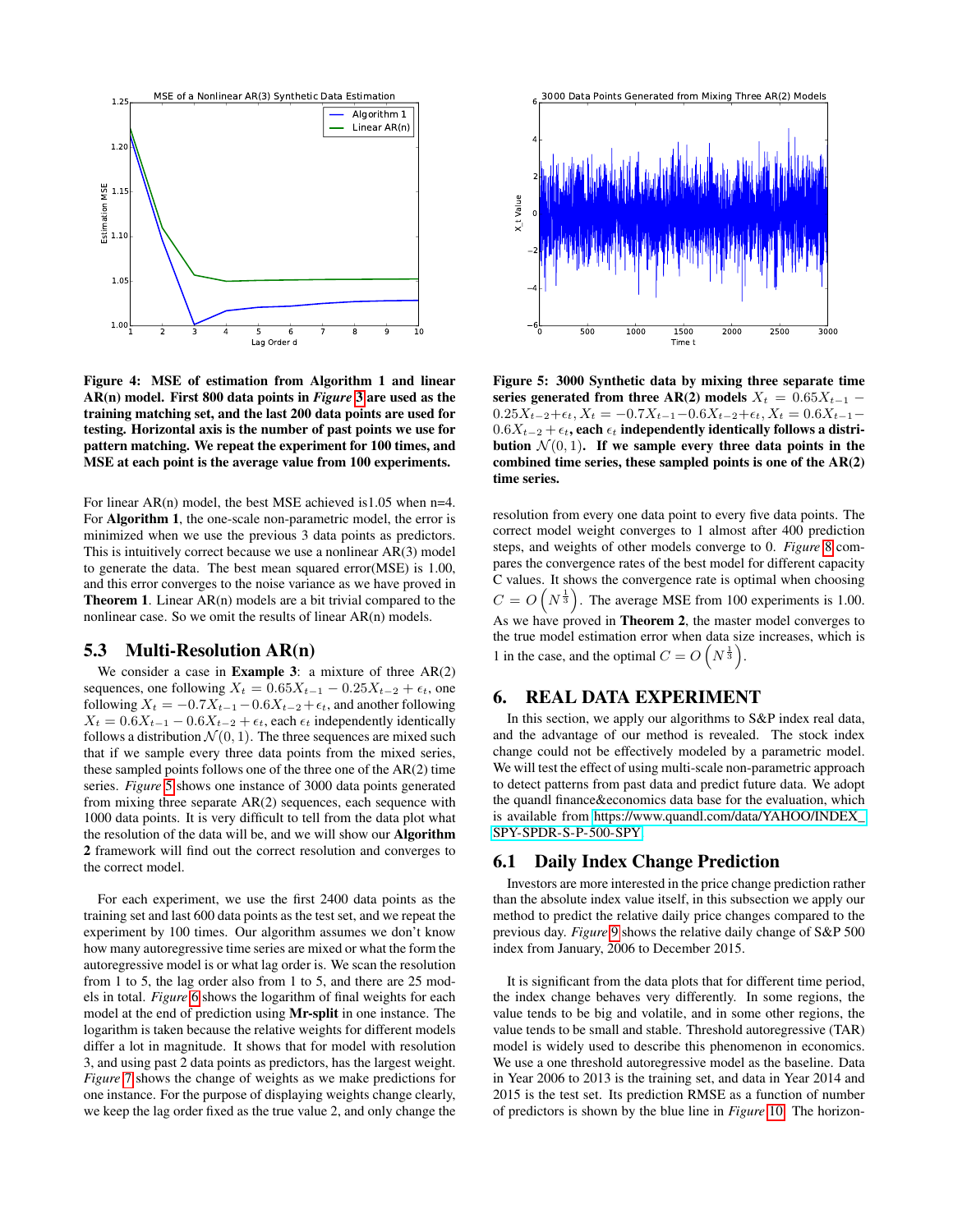

<span id="page-5-0"></span>Figure 6: Heatmap shows logarithm of final weights for different models in exponential weighting algorithm. The resolution is from getting data every one data point to every five data points, and the number of predictors is also from one to five. There are 25 models in total. The weights of different models have been taken logarithm. The redder the block, the larger weight the model has. The bluer the block, the smaller weight the model has.

tal axis is the number of past days we use to predict the next day. The optimal RMSE is around 0.0081 when using past 5 days data to make prediction. The green line shows the RMSE using Algorithm 1. The RMSE of our non-parametric model has consistent smaller RMSE than TAR model. This is because the non-parametric approach implicitly takes possible non-linear dependence on past data into consideration, and TAR only considers the linear dependence. The RMSE is minimized to 0.0074 when using past 5 days data to make prediction.

Mr-split is used to take the multiple resolution possibility into consideration. The resolution is from every one data point to every five data points, and the lag order d is also from one to five. There are 25 models in total. *Figure* [11](#page-7-0) shows the final weight on each model. The redder block corresponds to a larger weight to the model, and the bluer block corresponds to a smaller weight to the model. Weights are heavy for resolution 1 and this implies stock index is mostly affected by recent daily data. For resolution 1, weight is heaviest when using past 5 days data to make prediction, and so our Mr-split converges to the best prediction. *Figure* [12](#page-7-1) shows the change of weights as we make predictions on the daily index change. For the purpose of displaying weights change clearly, we keep the lag order fixed as 5, which is the lag order minimize RMSE from Algorithm 1, and only change the resolution from every one data point to every five data points. The resolution 1 model, namely every one data point, gains weight as we make prediction.The optimal RMSE we get is 0.0073. This is significantly better than using traditional TAR model and even slightly better than a single best model. The reason could be some models are better at some period of time, and some better at other period of time.

## 6.2 Monthly Average Index Change Prediction

In this subsection, we consider estimate the monthly average index change. We define the monthly average index change as the first 20 trading days daily index change average. *Figure* [13](#page-7-2) shows the relative daily change of S&P 500 index from January, 2006 to December 2015. We are interested in if a low resolution predic-



<span id="page-5-1"></span>Figure 7: The weights change of different models as we make prediction on test data. First 2400 data points in *Figure* [5](#page-4-1) are used as the training matching set, and the last 600 data points are used for testing. We keep the lag order fixed as the true value 2, and only change the resolution from every one data point to every five data points (five models in total), in order to show how the weight each model changes clearly.

tion, namely using past month average index change data to make prediction better, or if a high resolution prediction, namely, for example, we predict everyday index changes in a month, and use their average as monthly average prediction better. A higher resolution prediction requires more information from data to make prediction and a higher resolution prediction appears better intuitively, but our algorithm indicates this is not necessarily true.

We include 1-day data, 2-day average data, 4-day average data, weekly (5-day) average data, 10-day average data, monthly (20 day) average data, six resolution levels in our algorithm. The lag order d is from one to five. There are 30 models in total. *Figure* [14](#page-8-16) shows the final weight on each model. It is clear from the weight that model with resolution label 6, lag order 2 has the largest weight, namely using monthly average data and making prediction based on past two monthly average data. For model with the highest resolution (labelled as Resolution 1), they get lower weight. *Figure* [15](#page-8-17) shows the change of weights as we make predictions on the monthly average index change. For the purpose of displaying weights change clearly, we keep the lag order fixed as 2, and only change the resolution from every one data point to every five data points. The resolution 6 model, namely every one data point, gains weight as we make prediction.The optimal RMSE we get is 0.0011. The optimal RMSE got from TAR is 0.0013. Mr-split gives better prediction compared to traditional methods.

# 7. CONCLUSION

We design a non-parametric approach for time series inference based on resolutions/scales information. A non-parametric pattern matching approach that gives consistent prediction on a general autoregressive model is proposed. We also proposed a sequential prediction algorithm that gives good estimation for complex models by combining models from multiple resolutions. Experiments on both synthetic data and real data show that the approach is applicable to complex time series data inference.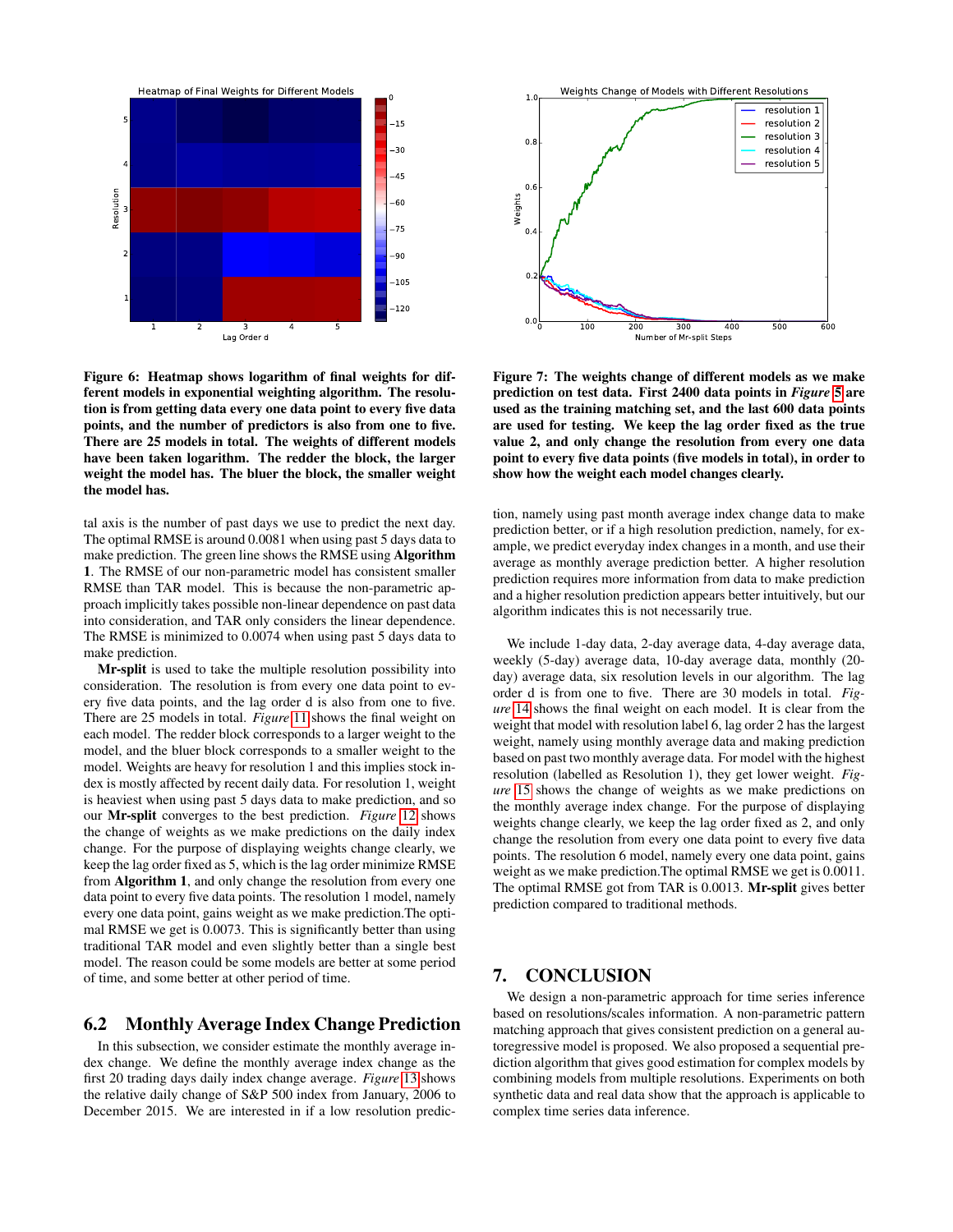

<span id="page-6-0"></span>Figure 8: The weights change of the best model as we make prediction on test data by choosing different C. First 2400 data points in *Figure* [5](#page-4-1) are used as the training matching set, and the last 600 data points are used for testing. We keep the lag order fixed as the true value 2, and only change the resolution from every one data point to every five data points (five models in total), in order to show how the weight each model changes clearly.

### 8. ACKNOWLEDGEMENTS

The authors are especially grateful to Professor Finale Doshi-Velez for carefully reading the draft and providing valuable suggestions in terms of how to improve the quality of the paper. We also thank teaching fellows and classmates in the machine learning course at Harvard University for helpful discussions.

# APPENDIX

#### A. PROOF OF THEOREM 2

For  $n = 1, \ldots, N$ , resolution r gives predictor  $\hat{x}_{r,n} \in \mathbb{R}$ . The true value  $x_n$  is then revealed. The rth resolution suffers loss  $\ell(\hat{x}_{r,n}, x_n)$ , where  $\ell(\cdot)$  is defined as  $\ell(\hat{x}, x) = \min\{(\hat{x} - x)^2, C\}$ for some properly chosen constant  $C > 0$ . Our goal is to achieve the optimal prediction error  $\sigma^2$  for the combined predictor  $\hat{x}_{0,n}$ .



<span id="page-6-1"></span>Figure 9: S&P 500 daily index change from Year 2006 to Year 2015.



<span id="page-6-2"></span>Figure 10: S&P 500 daily index change estimation RMSE using Algorithm 1 (green) and threshold autoregression model (blue). The horizontal axis is the number of past days we use to predict the next day. Training data: Year 2006 – Year 2013, test data: Year 2014 – Year 2015.

Suppose that the  $r_0$ th resolution is the true data generating resolution. We define the cumulated loss  $L_{0,N}$  and  $L_{r_0,N}$  as

$$
L_{0,N} = \sum_{n=1}^{N} \ell(\hat{x}_{0,n}, x_n), L_{r_0,N} = \ell(\hat{x}_{r_0,n}, x_n).
$$

Note that the weights can be defined equivalently by letting  $w_{r,1} =$ 1 and  $w_{r,n+1} = w_{r,n} e^{-\eta \ell(\hat{x}_{r,n}, x_n)}$ . Define  $W_n = \sum_{r=1}^R w_{r,n}$ . It follows that  $W_1 = N$  and

$$
\log \frac{W_{N+1}}{W_1} = \log \sum_{r=1}^{R} w_{r,N+1} - \log R = \log \sum_{r=1}^{R} e^{-\eta L_{r,N}} - \log R
$$
  
\n
$$
\geq \log \left( e^{-\eta L_{r_0,N}} \right) - \log R = -\eta L_{r_0,N} - \log R
$$
 (4)

We define  $A_n$  to be the event that  $\max_{r=1,\dots,R} \ell(\hat{x}_{r,n}, x_n) < C$ ,  $A_n^c$  the complement of  $A_n$ , and  $\tilde{A}_N = \bigcap_{n=1}^N A_n$ . Since

<span id="page-6-3"></span>
$$
\log \frac{W_{n+1}}{W_n} = \log \frac{\sum_{r=1}^{R} w_{r,n+1}}{\sum_{r=1}^{R} w_{r,n}} = \log \frac{\sum_{r=1}^{R} w_{r,n} e^{-\eta L_{r,n}}}{\sum_{r=1}^{R} w_{r,n}}
$$

we obtain

<span id="page-6-4"></span>
$$
E \log \frac{W_{n+1}}{W_n} = E \left( \log \frac{W_{n+1}}{W_n} | \tilde{A}_n \right) P(\tilde{A}_n)
$$
  
+ 
$$
E \left( \log \frac{W_{n+1}}{W_n} | \tilde{A}_n^c \right) P(\tilde{A}_n^c)
$$
  

$$
\leq E \left( \log \frac{W_{n+1}}{W_n} | \tilde{A}_n \right)
$$
 (5)

where we have used  $P(\tilde{A}_n) \leq 1$  and  $W_{n+1}/W_n \leq 1$ .

Conditioning on  $\tilde{A}_n$ , the value of  $\log(W_{N+1}/W_1)$  can be bounded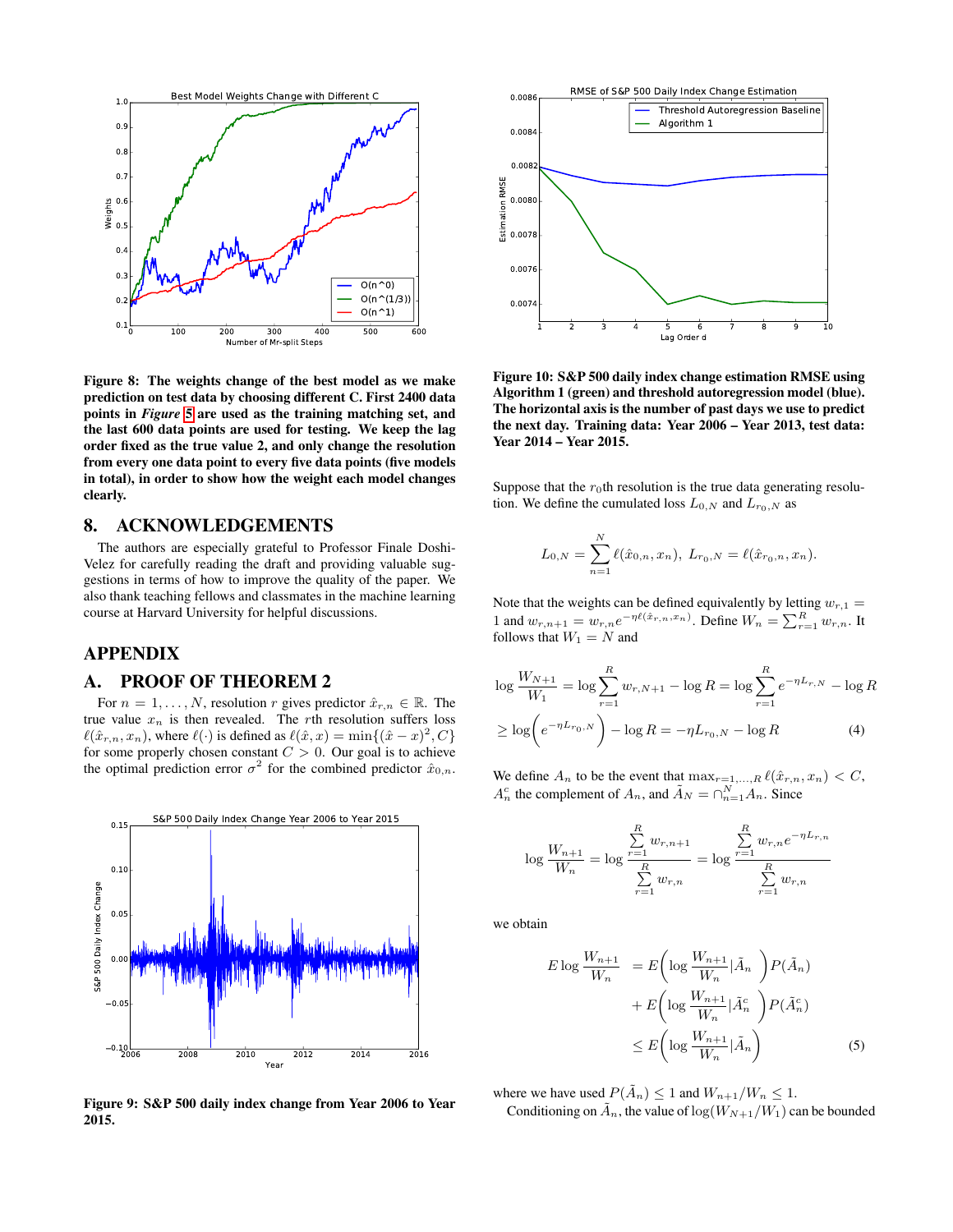

<span id="page-7-0"></span>Figure 11: Heatmap shows final weights for different models in exponential weighting algorithm. The resolution is from every one data point to every five data points, and the lag order is also from one to five. There are 25 models in total. The redder the block, the larger weight the model has. The bluer the block, the smaller weight the model has.

by

$$
\log \frac{W_{n+1}}{W_n} \le -\eta \frac{\sum_{r=1}^{R} w_{r,N} \ell(\hat{x}_{r,n}, x_n)}{\sum_{r=1}^{R} w_{r,N}} + \frac{\eta^2 C^2}{8}
$$
(6)  

$$
\le -\eta \ell(\hat{x}_{0,n}, x_n) + \frac{\eta^2 C^2}{8}
$$
(7)

where we have applied Hoeffding's inequality<sup>[2](#page-7-3)</sup> to  $(4)$ , and Jensen's inequality to the first part of [\(6\)](#page-7-4) since  $\ell$  is convex in its first argu-ment. Bringing [\(7\)](#page-7-5) into [\(5\)](#page-6-4) for  $n = 1, \ldots, N$ , we obtain

$$
E\left(\log \frac{W_{N+1}}{W_1}\right) = E\left(\sum_{n=1}^{N} \log \frac{W_{n+1}}{W_n}\right) \\
\leq -\eta \sum_{n=1}^{N} \ell(\hat{x}_{0,n}, x_n) + \frac{\eta^2 C^2 N}{8} \tag{8}
$$

Combining Inequalities [\(8\)](#page-7-6) and [\(4\)](#page-6-3), we get

$$
E(L_{0,N}) \le E(L_{r_0,N}) + \frac{\log R}{\eta} + \frac{\eta C^2 N}{8}
$$

$$
= E(L_{r_0,N}) + \sqrt{\frac{N \log R}{2}} C
$$
(9)

where the last equality is achieved when

$$
\eta = \frac{1}{C} \sqrt{\frac{8 \log R}{N}}.
$$
\n(10)

What we are truly interested in is whether

$$
\frac{1}{N} \sum_{n=1}^{N} (\hat{x}_0 - x)^2
$$

converges to the optimum  $\sigma^2$ .

<span id="page-7-3"></span><sup>2</sup>Hoeffding's inequality states that  $\log E(e^{sY}) \le sEY + s^2(a (b)^2/8$  for any random variable  $Y \in [a, b]$ .



<span id="page-7-1"></span>Figure 12: The weights change of different models as we make prediction on test data. We keep the lag order fixed as 5, and only change the resolution from every one data point to every five data points (five models in total), in order to show how the weight each model changes clearly.

<span id="page-7-5"></span><span id="page-7-4"></span>

<span id="page-7-6"></span><span id="page-7-2"></span>Figure 13: S&P 500 monthly average index change from Year 2006 to Year 2015.

From our assumption and the Birkhoff Ergodic Theorem,

$$
\frac{E(L_{0,N})}{N} = \frac{1}{N} \sum_{n=1}^{N} E\left[\min\{(\hat{x}_{0,n} - x_n)^2, C\}\right]
$$
(11)

<span id="page-7-10"></span>converges to  $E[\min\{Y_0, C\}]$ , where  $Y_0$  denotes the stationary distribution of  $(\hat{x}_{0,n} - x_n)^2$ , as N tends to infinity. We use  $\mathbf{1}_E$  as the indicator random variable of event E. Since

$$
E[\min\{Y_0, C\}] = E(Y_0 \mathbf{1}_{Y_0 < C} + C \mathbf{1}_{Y_0 \ge C})
$$
\n
$$
= E(Y_0) - E(Y_0 \mathbf{1}_{Y_0 > C}) + C \operatorname{pr}(Y_0 \ge C)
$$
\n
$$
\ge E(Y_0) - \sqrt{E(Y_0^2)E(\mathbf{1}_{Y_0 > C})} \tag{12}
$$

<span id="page-7-11"></span><span id="page-7-8"></span><span id="page-7-7"></span>
$$
\geq E(T_0) = \sqrt{E(T_0)E(Y_0 \geq C)} \tag{12}
$$
\n
$$
\geq E(Y_0) = \sqrt{E(Y_0^2) \text{ pr}(Y_0 \geq C)} \tag{13}
$$

<span id="page-7-9"></span>
$$
\geq E(Y_0) - \sqrt{\frac{\mu(Y_0) - \mu(Y_0) \cdot C}{C}} \tag{13}
$$
\n
$$
\geq E(Y_0) - \sqrt{E(Y_0^2)} \tag{14}
$$

$$
\geq E(Y_0) - \sqrt{\frac{E(Y_0)}{C}} \tag{14}
$$

where Inequality [\(12\)](#page-7-7) is from Cauchy's inequality and pr( $Y_0 \ge$  $C$ )  $\geq$  0, [\(13\)](#page-7-8) is from Markov's inequality, and [\(14\)](#page-7-9) is from pr( $Y_0 \geq$